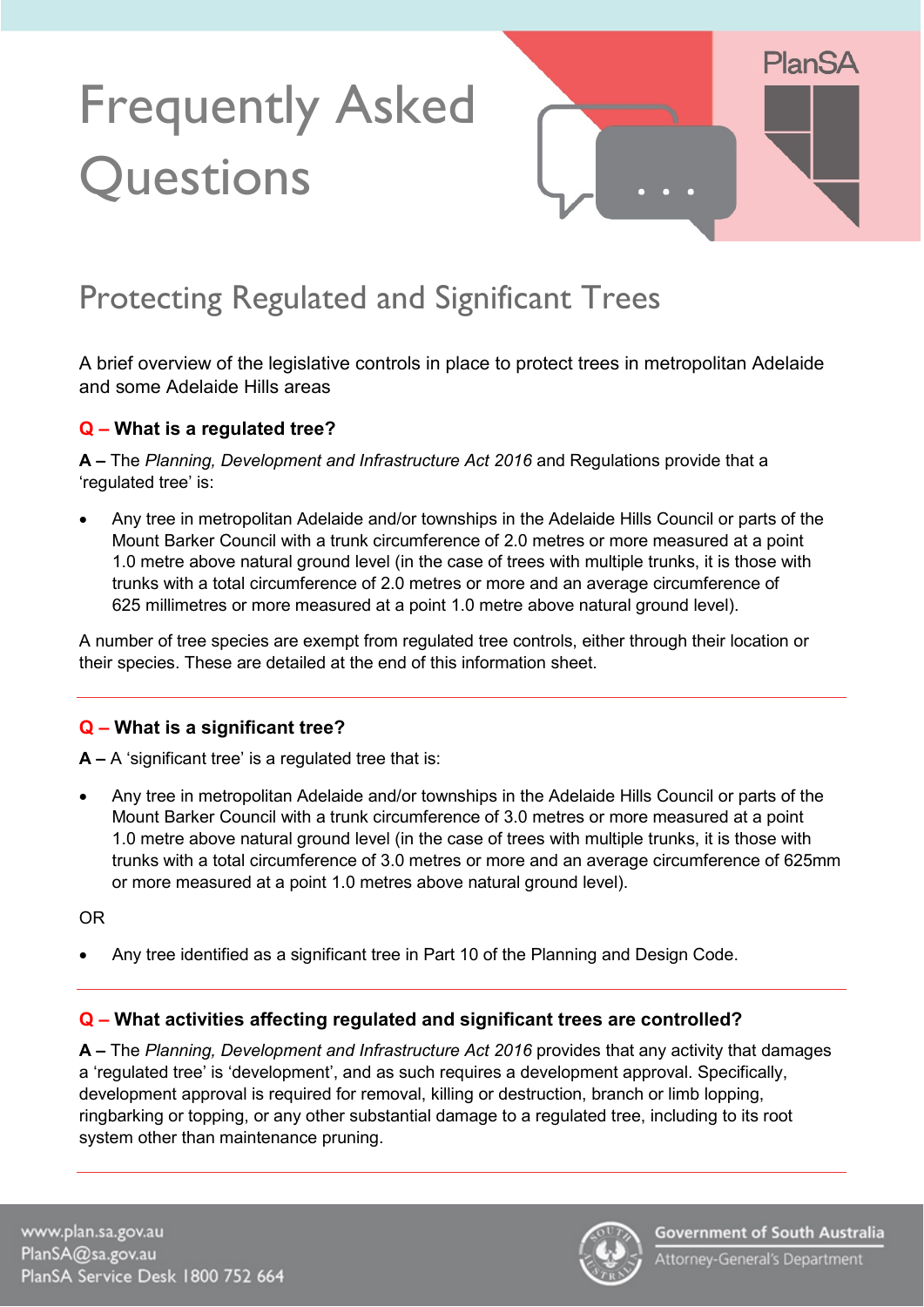#### **Q – What is maintenance pruning?**

**A –** Maintenance pruning of less than 30% of a tree crown is not controlled where the pruning is required to remove dead or diseased wood or to remove branches that pose a material risk to buildings or areas frequently used by people.

An exemption has been given from these controls for activities under Part 5 of the *Electricity Act 1996*, relating to the cutting and trimming of trees around powerlines. An exemption has also been given to trees planted as part of woodlots, orchards or other plantations created for the purposes of harvesting the trees or any produce and any tree that has been specified under Chapter 8, Part 1 of the *Natural Resources Management Act 2004* (declared pest plants).

# **Q – Is my tree exempt from the controls?**

**A –** The Planning, Development and Infrastructure (General) Regulations 2017 (the Regulations) list a range of tree species as "exempt" from regulated tree controls. The trees listed are:

- limited to exotic species
- trees considered to have a medium-high or high risk for limb failure and infrastructure damage
- common trees planted in urban areas.

A guide to the tree species that are exempt is contained at the end of this information sheet. If you are uncertain if your tree is an exempt species you should seek your own professional advice to confirm the tree species and whether it is exempt from these controls.

In addition the Regulations also exempt the need for an applicant to seek approval to:

- remove a regulated or significant tree that is dead
- remove a regulated or significant tree within 20 metres of a dwelling in Medium or High Risk Bushfire Hazard areas.

# **Q – What if my neighbour's regulated or significant tree is encroaching on my land?**

**A –** Pruning back a tree branch or branches that are encroaching on your property can occur without seeking approval provided it meets the pruning requirements above.

Pruning a neighbouring tree root(s) does not require development consent provided it is maintenance pruning that is not likely to affect the health and appearance of the tree.

Where cutting back the tree would exceed the maintenance pruning requirements above or would result in root damage likely to affect the health and appearance of the tree you will be required to seek a Development Approval for any works on your side of the common property boundary.

A development application fee will not apply in this situation.



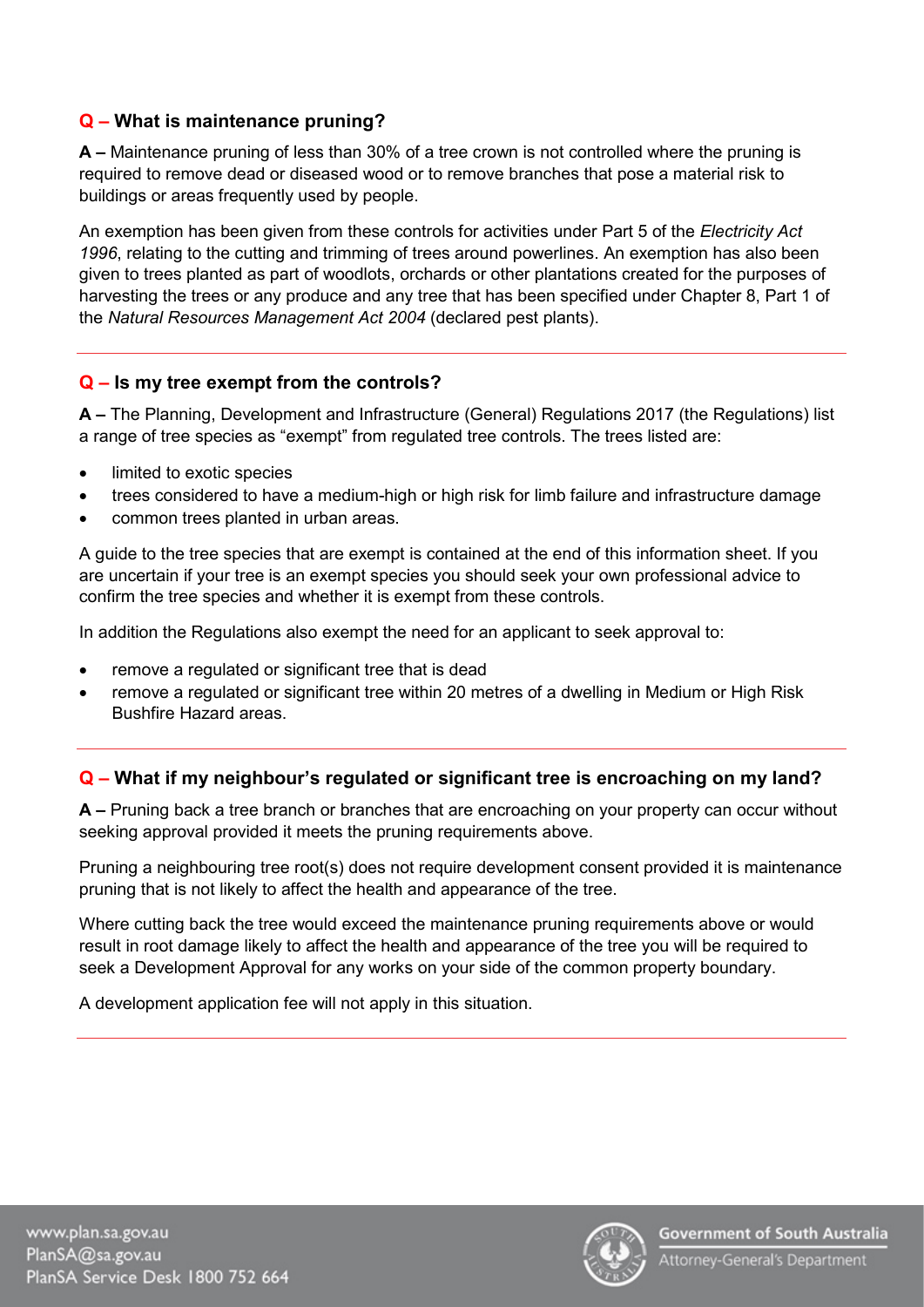# **Q – When is approval required for pruning?**

**A –** Approval would be required in the following cases.

- Where the pruning would remove more than 30% of the tree crown (and is also required to remove dead or diseased wood or to remove branches that pose a material risk to buildings or areas frequently used by people).
- Where the pruning is to remove branches that are not dead or diseased or to remove branches that do not pose a material risk to buildings or areas frequently used by people.
- Where the pruning of roots would affect the health and appearance of the tree.

#### **Q – Do I need a report from an arborist to support my application to remove a regulated or significant tree?**

**A –** A relevant authority cannot request an applicant to provide an expert or technical report for a regulated tree unless they consider that special circumstances apply.

#### **Q – Do I need to plant replacement trees if I remove a regulated or significant tree?**

**A –** If your application to remove a regulated or significant tree is approved, a condition will apply requiring that replacement trees are planted or that money be paid into a fund. You can elect which option you wish to undertake.

Replacement trees should not be planted within 10 metres of an existing dwelling or in-ground swimming pool, and should not be any of the following species:

- *Acer negundo* (Box Elder)
- *Acer saccharinum* (Silver Maple)
- Ailanthus altissima (Tree of heaven)
- *Alnus acuminate subsp. Glabrata* (Evergreen Alder)
- *Celtis australis* (European Nettle Tree)
- *Celtis sinensis* (Chinese Nettle Tree)
- *Cinnamomum camphora* (Camphor Laurel)
- *Cupressus macrocarpa* (Monterey Cypress)
- *Ficus spp.* (Figs), other than *Ficus macrophylla* (Moreton bay fig) located more than 15 metres from a dwelling
- *Fraxinus angustifolia* (Narrow-leaved Ash)
- *Fraxinus angustifolia ssp. Oxycarpa* (desert ash)
- *Lagunaria patersonia* (Norfolk Island Hibiscus)
- *Melaleuca styphelioides* (Prickly-leaved Paperback)
- *Pinus Radiata* (Radiata Pine / Monterey Pine)
- *Platanus x acerifolia* (London Plane)
- *Populus alba* (White poplar)
- *Populus nigra var. italica* (Lombardy Poplar)
- *Robinia pseudoacacia* (Black Locust)

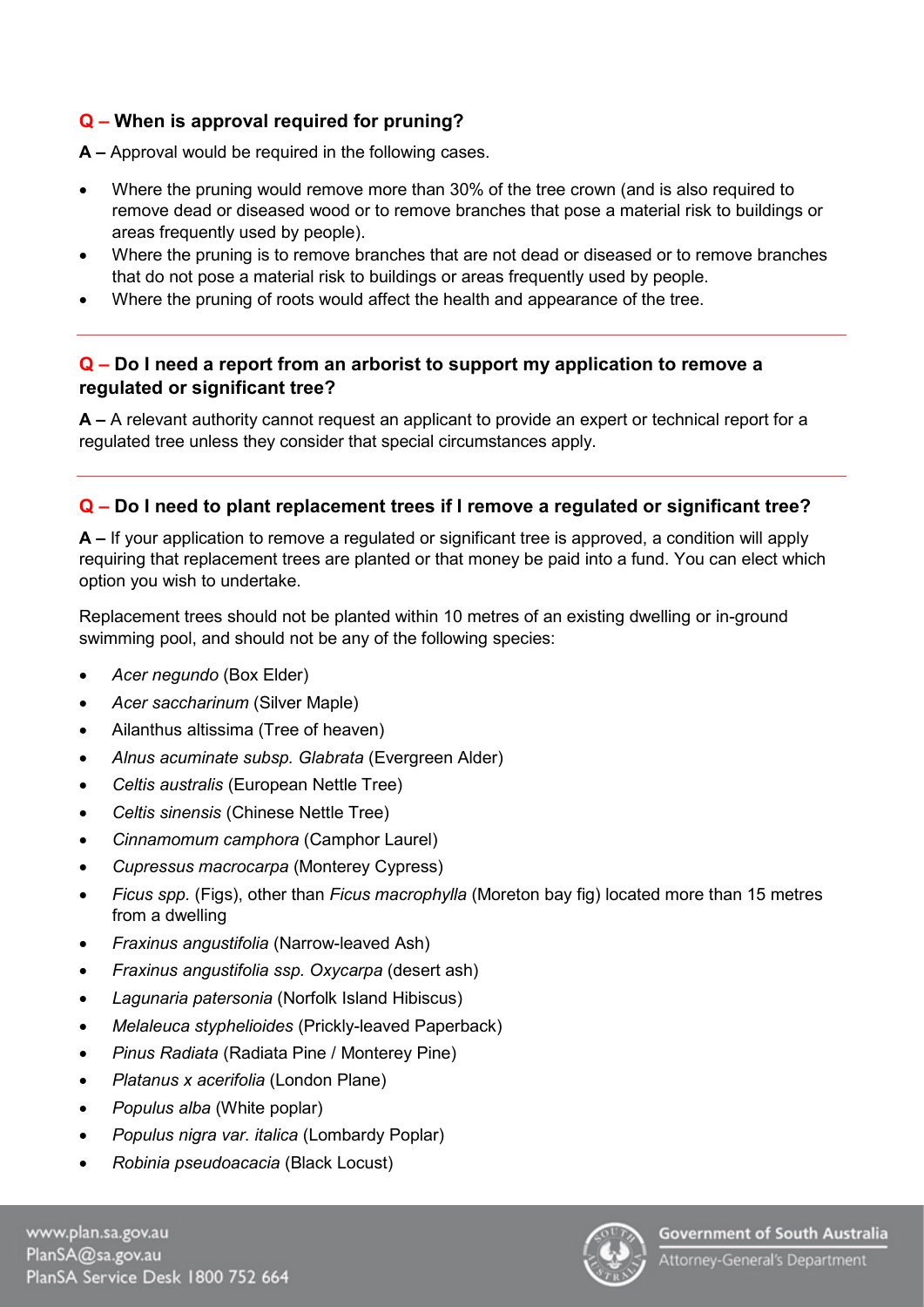- *Salix babylonica* (Weeping Willow)
- *Salix chilensis 'Fastigiata'* (Chilean Willow, Evergreen Willow, Pencil Willow)
- *Salix fragilis* (Crack Willow)
- *Salix X rubens* (White Crack Willow, Basket Willow)
- *Salix X sepulcralis var. chrysocoma* (Golden Weeping Willow)
- *Schinus areira* (Peppercorn Tree).

#### **Q – Do I need approval to remove a regulated or significant tree that is dead?**

**A –** No approval is required to remove a dead tree.

#### **Q – Exactly where do the controls apply?**

**A –** The controls apply to all parts of metropolitan Adelaide (see map overleaf) and the urban and township areas of the Adelaide Hills and Mount Barker Councils.

It should be noted that some parts of metropolitan Adelaide are also currently covered by the *Native Vegetation Act 1991*, which provides protection to native tree species. In these areas, regulated trees that are not protected by the *Native Vegetation Act 1991* will be protected by the Planning, Development and Infrastructure Act 2016 controls. Country areas will continue to be protected by the *Native Vegetation Act 1991*.

#### **Q – Who assesses an application regarding a regulated or significant tree?**

**A –** The Assessment Manager of the relevant council is usually responsible for assessing a development application with respect to regulated and significant trees.

#### **Q – What are the fees?**

**A –** Most development applications involving a regulated tree or trees will incur a fee. Fees are set out in the Planning, Development and Infrastructure (Fees, Charges and Contributions) Regulations 2019, and are updated annually.

#### **Q – How are applications assessed?**

**A –** A development application involving a regulated or significant tree must be lodged on the PlanSA portal, or at the principal office of the relevant authority (usually the council within which the tree is located). The application is assessed against the relevant provisions of the Planning and Design Code.

Planning policies have been inserted into the Planning and Design Code to enable authorities to make appropriate balanced decisions when considering applications for tree removal. Once the assessment is made the relevant authority can approve, approve with conditions, or refuse the proposed 'development' relating to the regulated/significant tree.

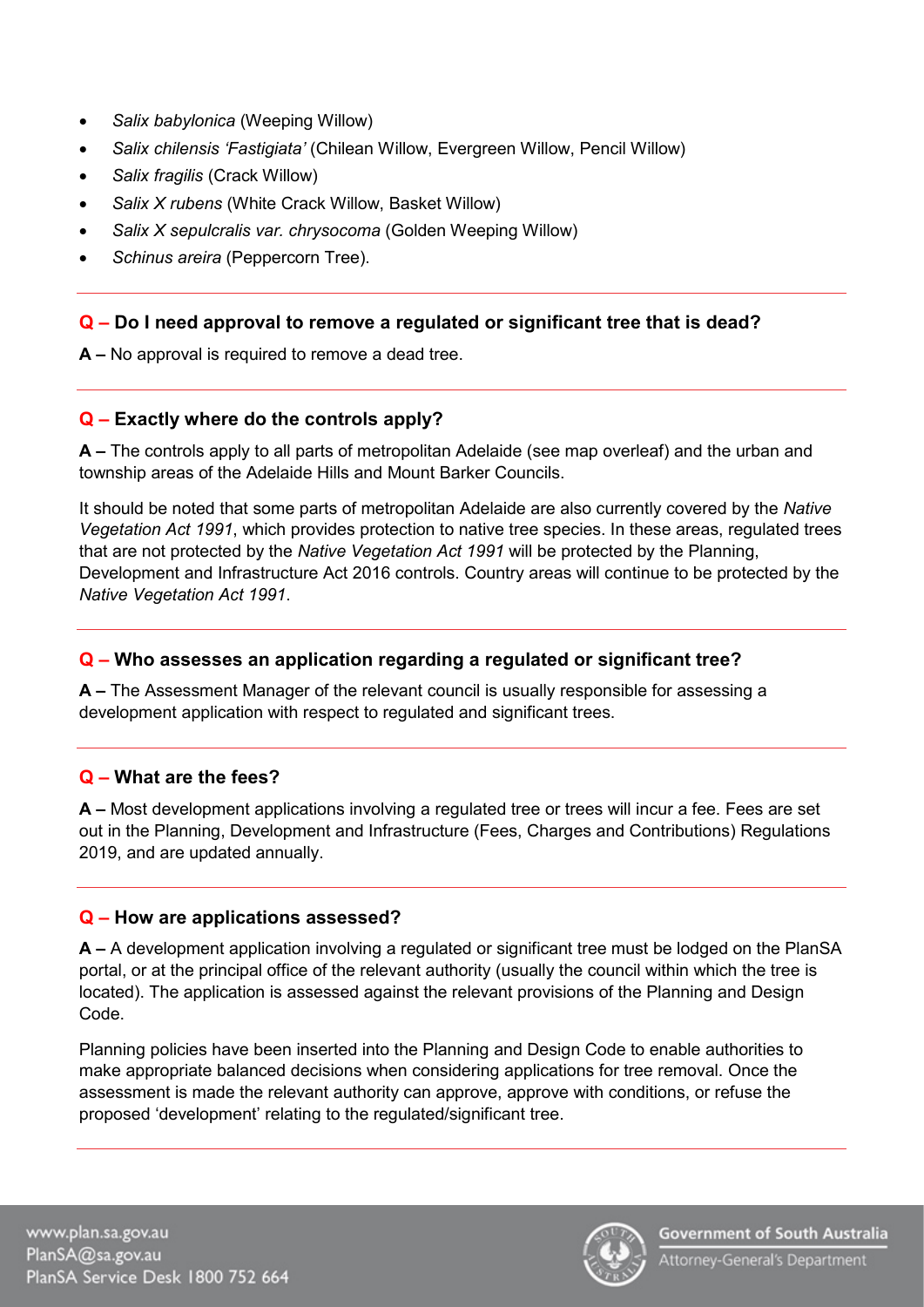# **Q – What if a land owner objects to a decision?**

**A –** An applicant has the right to appeal to the Environment Resources and Development Court against a decision made, or a condition attached to an approval, by the planning authority. Such an appeal must be lodged with the Court within two months of the application decision being made.

#### **Q – What if urgent work is needed to make a tree safe?**

**A –** In an emergency situation, work involving a regulated or significant tree can be undertaken without first having received a development approval (in most cases this work will be done by the State Emergency Service or Council). As soon as practicable after the emergency work is undertaken, the owner of the regulated or significant tree must lodge a development application for the work undertaken.

# **Q – What are the penalties and remedies for non-compliance?**

**A –** Breaches of the provisions relating to regulated/significant trees will be enforced using existing provisions under the *Development Act 1993* that apply to all other types of development. Under the existing provisions, the person who undertakes the work to the regulated/significant tree will be the person responsible for the breach. Fines of up to \$120,000 operate if breaches are proven.

# **Q – List of specific tree species exemptions**

**A –** All trees located within 10 metres of an existing dwelling or existing inground- swimming pool are exempt from regulated/significant tree controls, unless it is one of the two following species of trees:

- *Agonis flexuosa* (Willow Myrtle)
- *Eucalyptus* (any tree of the species)

Any of the following 24 listed tree species are also excluded from the controls:

- *Acer negundo* (Box Elder)
- *Acer saccharinum* (Silver Maple)
- *Ailanthus altissima* (Tree of heaven)
- *Alnus acuminate subsp. Glabrata* (Evergreen Alder)
- *Celtis australis* (European Nettle Tree)
- *Celtis* sinensis (Chinese Nettle Tree)
- *Cinnamomum camphora* (Camphor Laurel)
- *Cupressus macrocarpa* (Monterey Cypress)
- *Ficus spp*. (Figs), other than *Ficus macrophylla* (Moreton bay fig) located more than 15 metres from a dwelling
- *Fraxinus angustifolia* (Narrow-leaved Ash)
- *Fraxinus ang*u*stifolia ssp. Oxycarpa* (desert ash)
- *Lagunaria patersonia* (Norfolk Island Hibiscus)
- *Melaleuca styphelioides* (Prickly-leaved Paperback)

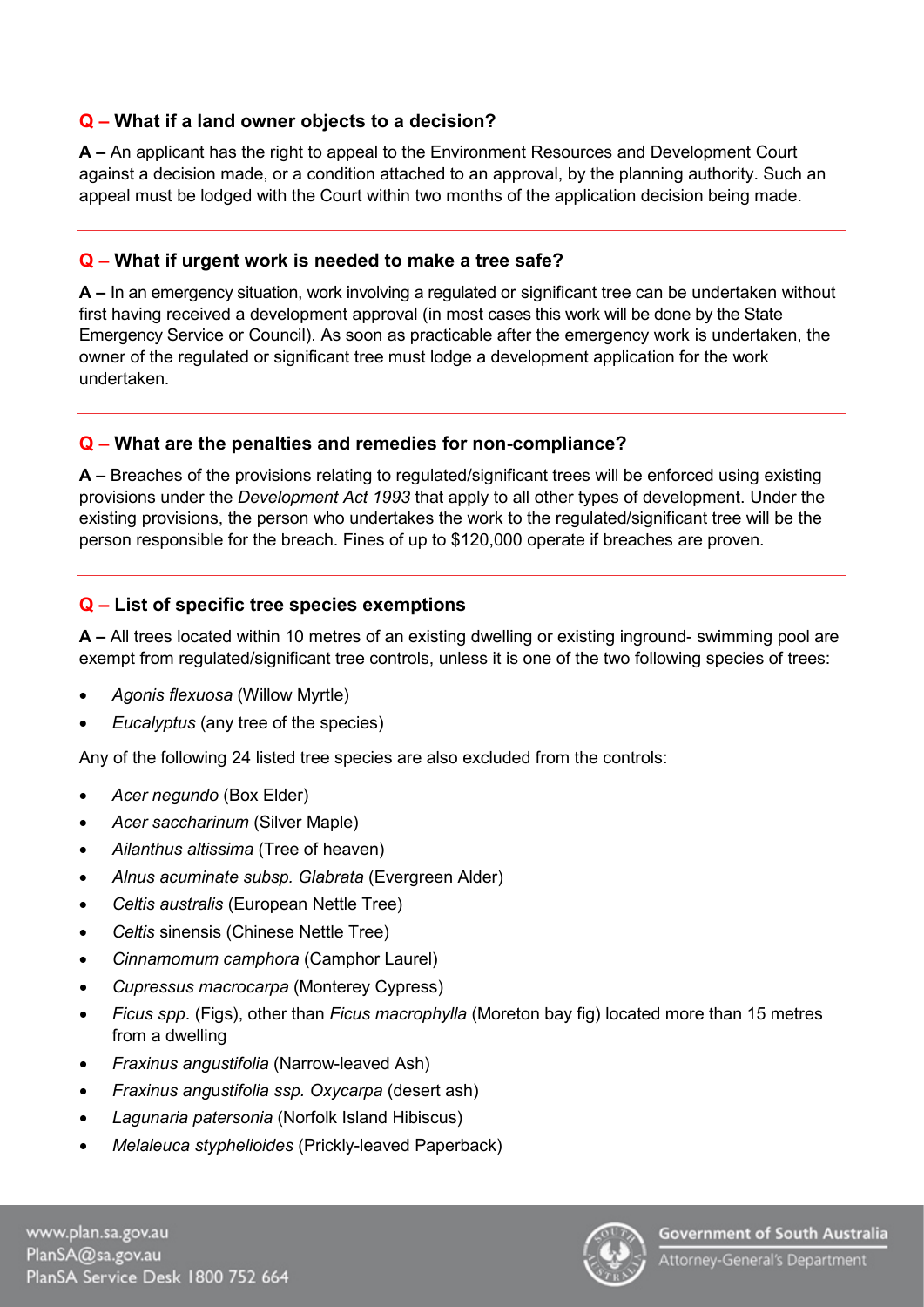- *Pinus Radiata* (Radiata Pine / Monterey Pine)
- *Platanus x acerifolia* (London Plane)
- *Populus alba* (White poplar)
- *Populus nigr*a *var. italica* (Lombardy Poplar)
- *Robinia pseudoacacia* (Black Locust)
- *Salix babylonica* (Weeping Willow)
- *Salix chilensis* 'Fastigiata' (Chilean Willow, Evergreen Willow, Pencil Willow)
- *Salix fragilis* (Crack Willow)
- *Salix X rubens* (White Crack Willow, Basket Willow)
- *Salix X sepulcralis var. chrysocoma* (Golden Weeping Willow)
- *Schinus areira* (Peppercorn Tree)